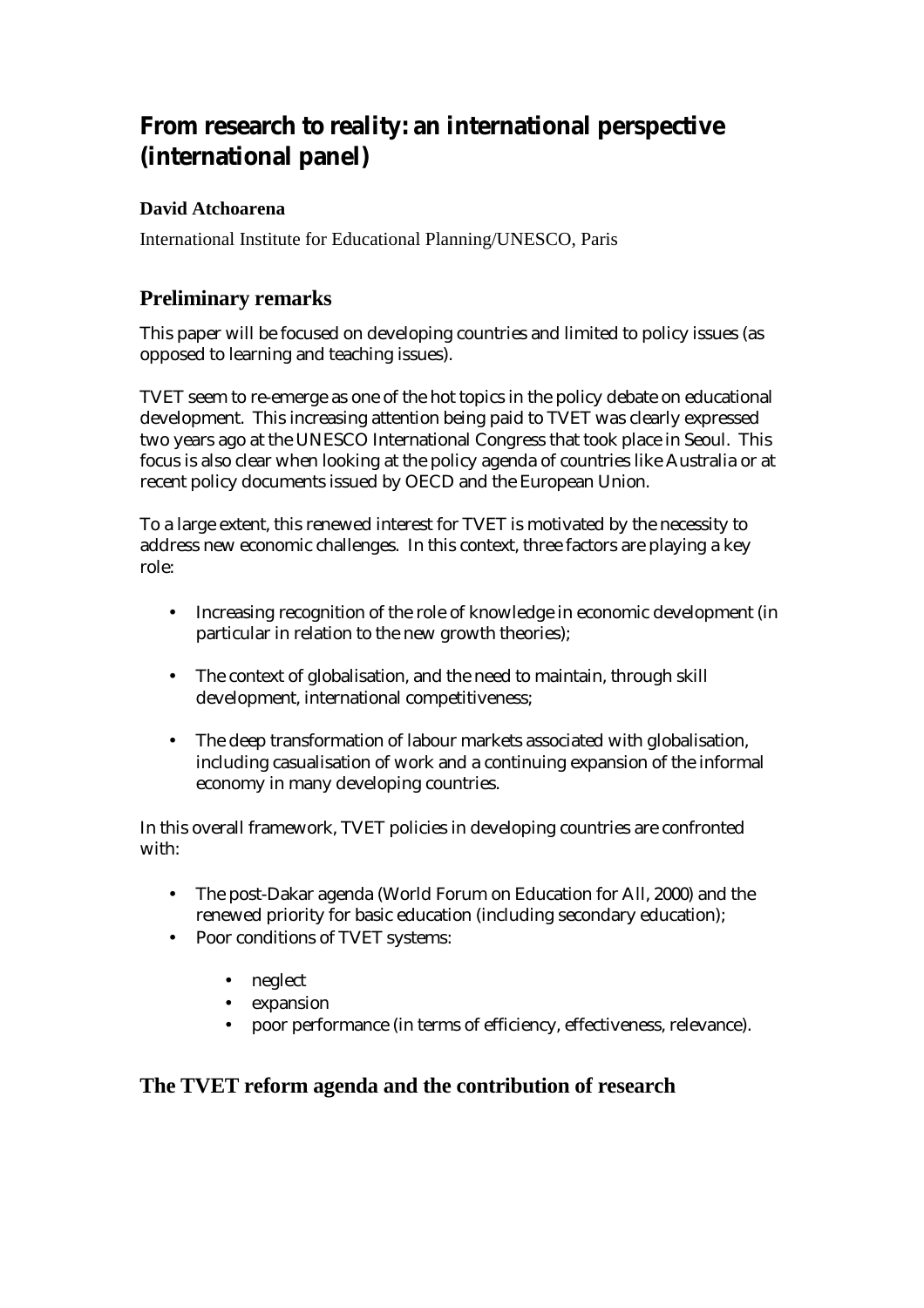In this context, what are the key issues in TVET reform and what has been the contribution of research to the policy process? Depending on specific national contexts, the reform agenda could be defined around three broad directions:

- ! Redefining TVET around broader competencies;
- The need to expand/delay TVET provision at the post-compulsory level;
- ! The need to conceive school-based education and training as the first step of lifelong learning.

Research is very much dependent on funding; therefore, TVET research on developing countries is closely associated with the international research agenda.

It is worth recalling that in the 90s, TVET in developing countries did not attract much interest ('lost decade for TVET'). Two main reasons explain this phenomenon:

- 1. *At the national level*, following the 1990 Jomtien Conference on Education for All, the priority for basic education was often interpreted as a priority for primary education;
- 2. *At the international level*, the 1991 World Bank policy paper on TVET focused primarily on private sector provision through:
	- private providers (the ultimate goal being the establishment of a market for training);
	- work-based training.

As a result, TVET attracted little attention and less resources.

For developing countries, recent changes in the policy agenda can be related to three main challenges:

- *Economic challenge*: meeting the needs of globalisation and preventing marginalisation (particularly for sub-Saharan Africa);
- *Educational challenge*: countries need to accommodate the expansion of primary education that took place in the 90s, which means increasing the capacity but also the diversity of education and training pathways;
- *Political challenge*: rising youth unemployment and the need to provide responses to the growing number of out-of-school, out-of-work youth to maintain social cohesion.

Consequently, developing countries have put increasing pressure on the international community to support TVET. In this context, without being exhaustive, the emerging policy and research agenda includes three key areas:

• The transition from school to work, including the need to make TVET institutions more responsive to the needs of the labour market. This concern motivates the global interest for apprenticeship schemes and work experience programmes.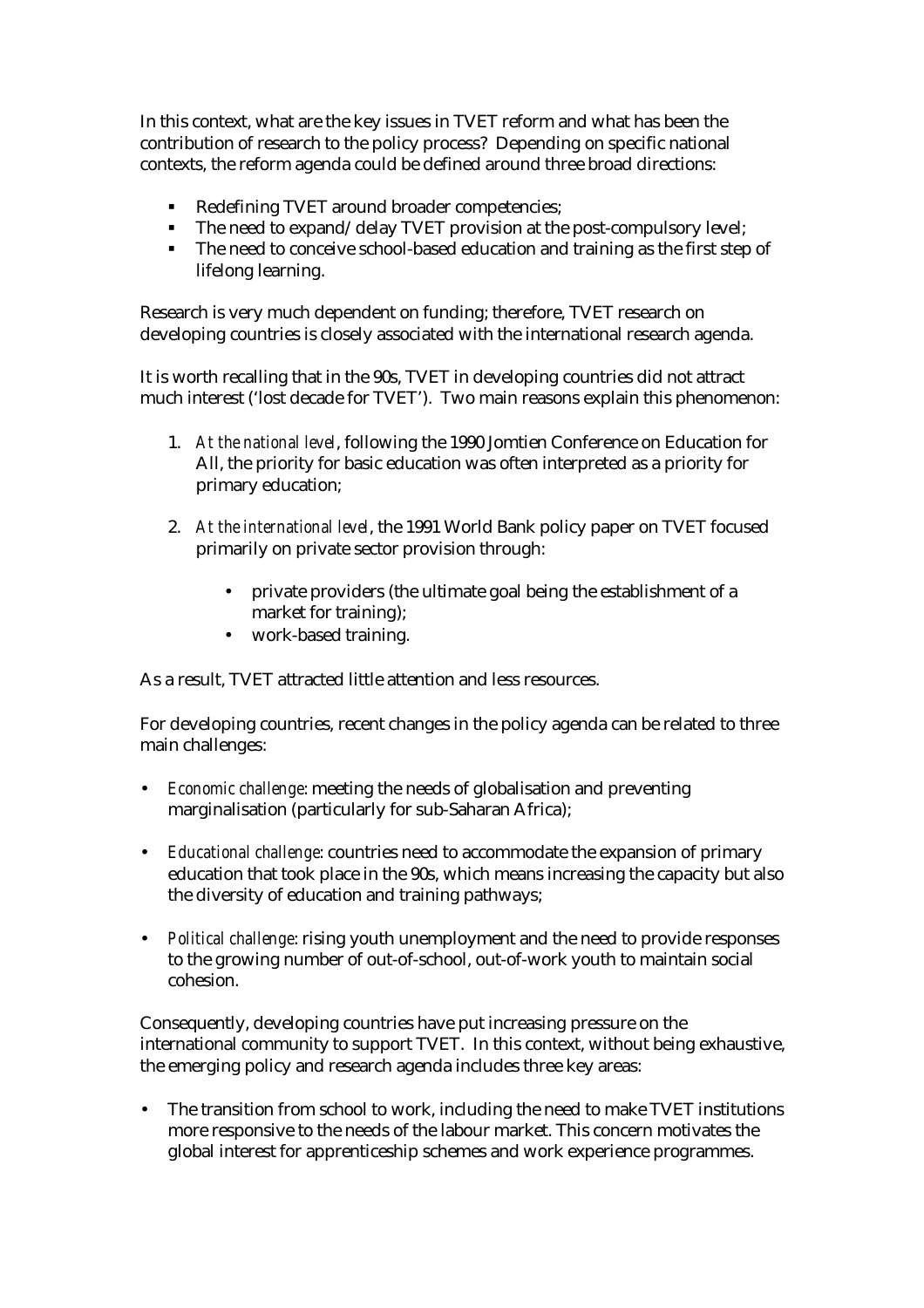- Reforming the institutional framework to finance and govern TVET a key principle being partnership with industry. The establishment of National Training Boards and of National Training Funds represents an important trend in this effort.
- Promoting competency-based training and establishing national qualification frameworks is also a significant trend in an increasing number of developing countries in Africa, Asia and Latin America.

In the light of such developments, a number of issues require additional investigations.

The penetration of market-oriented paradigms in education shaped the reform process along similar lines:

- Shifting the policy focus from inputs to outputs (through new financing and certification mechanisms);
- Involving social partners, primarily employers, in the governance of the TVET systems;
- Granting more autonomy to TVET institutions;
- Promoting private providers and company-based training.

Research can be seen in two directions:

- Assessing the results of on-going policies, in particular with regard to:
	- o National Training Funds are they efficient? Do they lead to a decrease of the cost of training? Are they effective? Are the new financing mechanisms sustainable?
	- o Competency-based training these reforms raise a number of implementation issues. What does it take to implement a competencybased system? How much does it cost? Similarly, not much is known on its impact on:
		- the quality of training
		- the responsiveness/relevance of training
		- ! the promotion of lifelong learning.
- Documenting new developments or relatively neglected issues such as:
	- o the rise of private provision:
		- ! profile of private providers
		- ! efficiency, effectiveness of private training
		- role of the state, comparative analysis of regulatory tools.